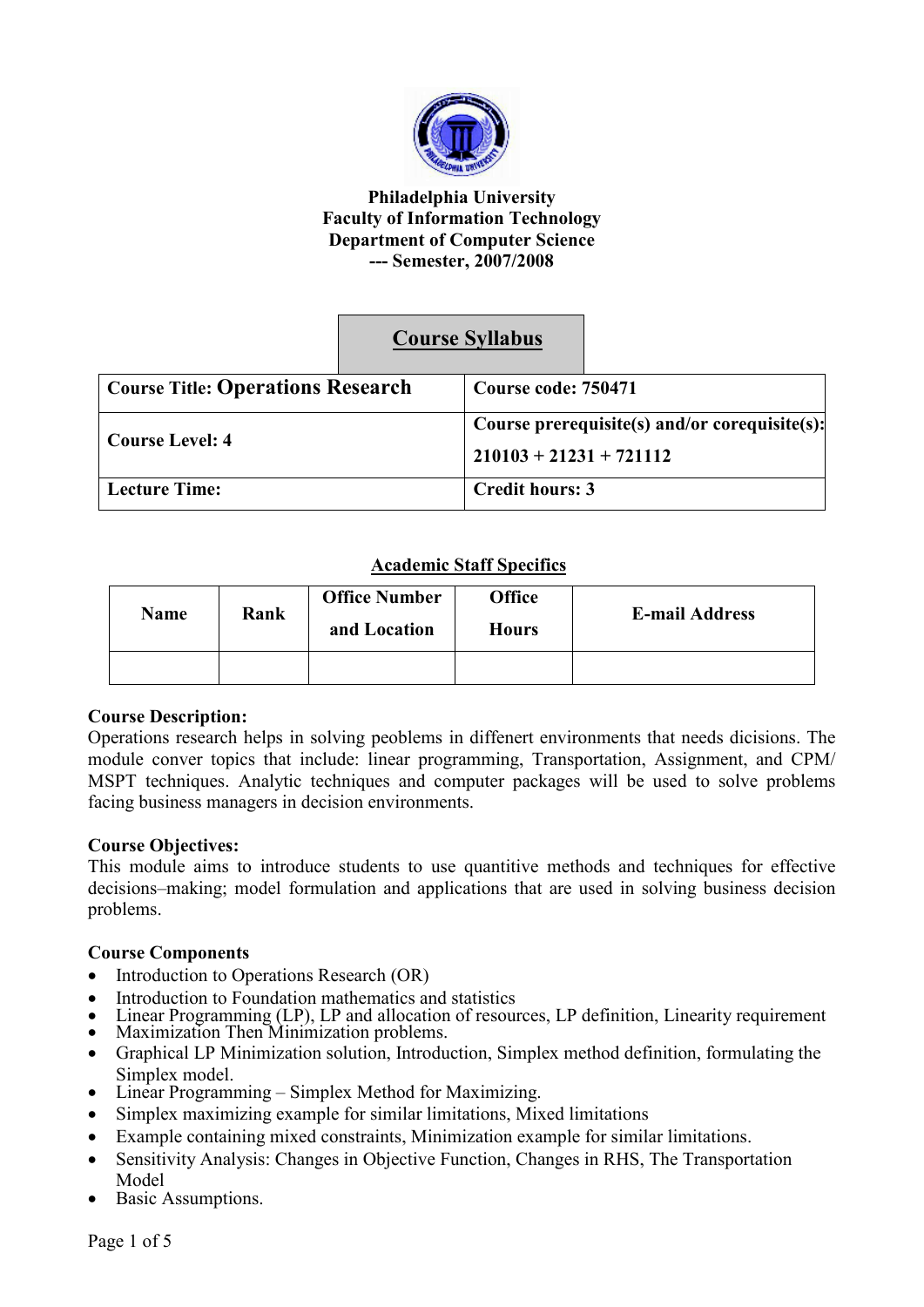• Solution Methods:

Feasible Solution: The Northwest Method, The Lowest Cost Method;

- Optimal Solution: The Stepping Stone Method, Modified; Distribution (MODI) Method.
- The Assignment Model: Basic Assumptions
- Solution Methods: -Different Combinations Method,
	- Short-Cut Method (Hungarian Method)
- MSPT:- The Dijkestra algorithm, and Floyd's Algorithm {Shortest Route Algorithm}

# **Text book:**

### *Title***: Operations Research: Applications and Algorithms**  *Author*: **Wayne L Winston**  *Publisher*: **Indian University**, **4 th edition, 2004**

*In addition to the above, the students will be provided with handouts by the lecturer.* 

# **Teaching Methods:**

*Duration:* 16 weeks, 48 hours in total *Lectures*: 31 hours, 1-2 hours per week (including two 1-hour midterm exams) *Tutorial*: 7 hours, 1 per two weeks *Laboratories:* 10 hours, 1-2 hours per week.

## **Learning Outcomes:**

- **Knowledge and understanding** 
	- Be able to understand the characteristics of different types of decision-making environments and the appropriate decision making approaches and tools to be used in each type.
- **Cognitive skills (thinking and analysis)** 
	- *-* Be able to build and solve Transportation Models and Assignment Models.
- **Communication skills (personal and academic).** 
	- Be able to design new simple models, like: CPM, MSPT to improve decision –making and develop critical thinking and objective analysis of decision problems.

## • **Practical and subject specific skills (Transferable Skills).**

*-* Be able to implement practical cases, by using TORA, WinQSB

## **Assessment Instruments**

| <b>Allocation of Marks</b>                |             |  |  |
|-------------------------------------------|-------------|--|--|
| <b>Assessment Instruments</b>             | <b>Mark</b> |  |  |
| First examination                         | 15%         |  |  |
| Second examination                        | 15%         |  |  |
| Final Exam (written unseen exam)          | 40%         |  |  |
| Final Project (defended)                  | 10%         |  |  |
| Reports, Assignments, Quizzes, Home works | 20%         |  |  |
| Total                                     | 100%        |  |  |

*\* Make-up exams will be offered for valid reasons only with consent of the Dean. Make-up exams may be different from regular exams in content and format.*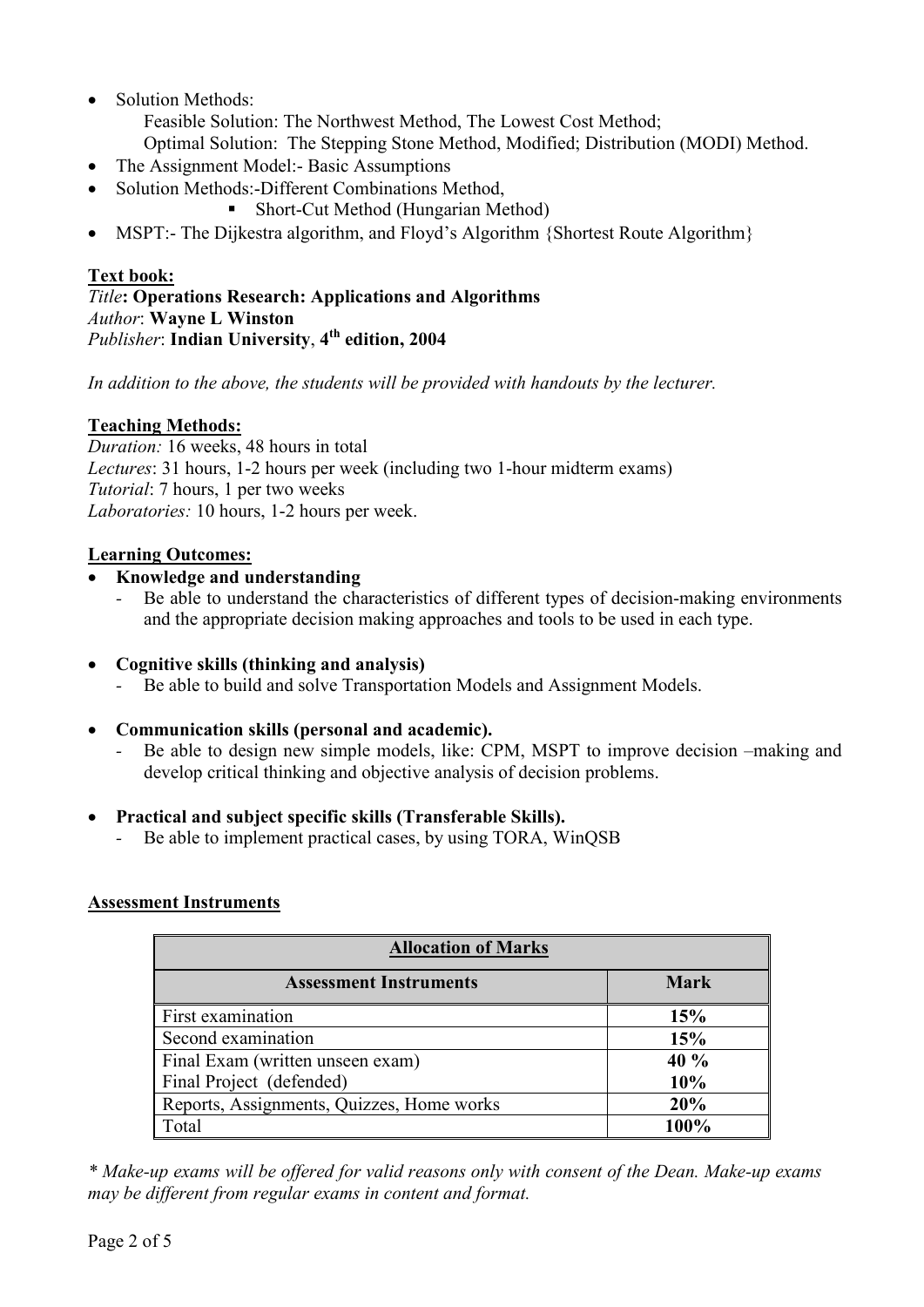#### **Practical Submissions**

*The assignments that have work to be assessed will be given to the students in separate documents including the due date and appropriate reading material.* 

#### **Documentation and Academic Honesty**

Submit your home work covered with a sheet containing your name, number, course title and number, and type and number of the home work (e.g. tutorial, assignment, and project).

Any completed homework must be handed in to my office (room IT ---) by 15:00 on the due date. After the deadline "zero" will be awarded. You must keep a duplicate copy of your work because it may be needed while the original is being marked.

You should hand in with your assignments:

- 1- A printed listing of your test programs (if any).
- 2- A brief report to explain your findings.
- 3- Your solution of questions.

For the research report, you are required to write a report similar to a research paper. It should include:

- *-* **Abstract**: It describes the main synopsis of your paper.
- **Introduction**: It provides background information necessary to understand the research and getting readers interested in your subject. The introduction is where you put your problem in context and is likely where the bulk of your sources will appear.
- *-* **Methods (Algorithms and Implementation)**: Describe your methods here. Summarize the algorithms generally, highlight features relevant to your project, and refer readers to your references for further details.
- **Results and Discussion (Benchmarking and Analysis):** This section is the most important part of your paper. It is here that you demonstrate the work you have accomplished on this project and explain its significance. The quality of your analysis will impact your final grade more than any other component on the paper. You should therefore plan to spend the bulk of your project time not just gathering data, but determining what it ultimately means and deciding how best to showcase these findings.
- *-* **Conclusion**: The conclusion should give your reader the points to "take home" from your paper. It should state clearly what your results demonstrate about the problem you were tackling in the paper. It should also generalize your findings, putting them into a useful context that can be built upon. All generalizations should be supported by your data, however; the discussion should prove these points, so that when the reader gets to the conclusion, the statements are logical and seem self-evident.
- *-* **Bibliography:** Refer to any reference that you used in your assignment. Citations in the body of the paper should refer to a bibliography at the end of the paper.

#### • **Protection by Copyright**

- 1. Coursework, laboratory exercises, reports, and essays submitted for assessment must be your own work, unless in the case of group projects a joint effort is expected and is indicated as such.
- 2. Use of quotations or data from the work of others is entirely acceptable, and is often very valuable provided that the source of the quotation or data is given. Failure to provide a source or put quotation marks around material that is taken from elsewhere gives the appearance that the comments are ostensibly your own. When quoting word-for-word from the work of another person quotation marks or indenting (setting the quotation in from the margin) must be used and the source of the quoted material must be acknowledged.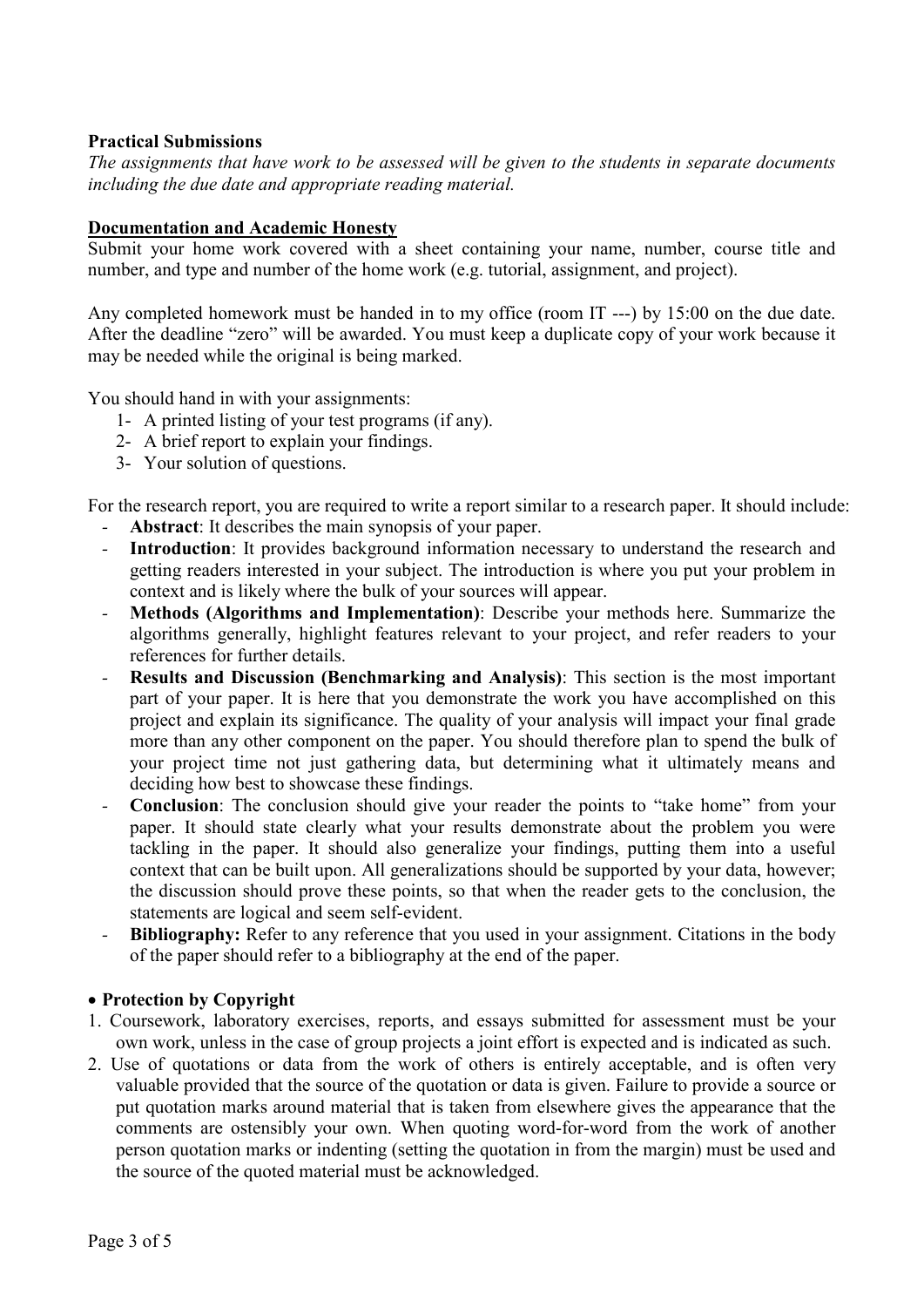3. Sources of quotations used should be listed in full in a bibliography at the end of your piece of work.

### • **Avoiding Plagiarism**.

- 1. Unacknowledged direct copying from the work of another person, or the close paraphrasing of somebody else's work, is called plagiarism and is a serious offence, equated with cheating in examinations. This applies to copying both from other students' work and from published sources such as books, reports or journal articles.
- 2. Paraphrasing, when the original statement is still identifiable and has no acknowledgement, is plagiarism. A close paraphrase of another person's work must have an acknowledgement to the source. It is not acceptable for you to put together unacknowledged passages from the same or from different sources linking these together with a few words or sentences of your own and changing a few words from the original text: this is regarded as over-dependence on other sources, which is a form of plagiarism.
- 3. Direct quotations from an earlier piece of your own work, if not attributed, suggest that your work is original, when in fact it is not. The direct copying of one's own writings qualifies as plagiarism if the fact that the work has been or is to be presented elsewhere is not acknowledged.
- 4. Plagiarism is a serious offence and will always result in imposition of a penalty. In deciding upon the penalty the Department will take into account factors such as the year of study, the extent and proportion of the work that has been plagiarized, and the apparent intent of the student. The penalties that can be imposed range from a minimum of a zero mark for the work (without allowing resubmission) through caution to disciplinary measures (such as suspension or expulsion).

|                   | Basic and support material to be covered<br>Homework/reports and |                          |
|-------------------|------------------------------------------------------------------|--------------------------|
| <b>Week</b>       |                                                                  | their due dates          |
| (1)               | Introduction to Operations Research (OR)                         |                          |
|                   | Operations Research definition and origin.                       |                          |
|                   | Essential features of the OR approach.                           |                          |
|                   | Quantification of factors. Stages in OR                          |                          |
|                   | study.                                                           |                          |
| (2)               | Introduction to Foundation mathematics and                       | Tutorial 1               |
|                   | statistics                                                       |                          |
|                   | Linear Programming (LP), LP and                                  |                          |
|                   | allocation of resources, LP definition,                          |                          |
|                   | Linearity requirement                                            |                          |
| (3)               | Expressing LP problems, Limitations or                           | Tutorial 2, Assignment 1 |
|                   | constraints, Maximization Then                                   |                          |
|                   | Minimization problems.                                           |                          |
| (4)               | Linear Programming – Graphical Solutions,                        |                          |
|                   | Introduction To Graphical LP Maximization                        |                          |
|                   | solution                                                         |                          |
| (5)               | Graphical LP Minimization solution,                              | Tutorial 3               |
|                   | Introduction, Simplex method definition,                         |                          |
|                   | formulating the Simplex model.                                   |                          |
| (6)               | Linear Programming – Simplex Method for                          |                          |
| <b>First Exam</b> | Maximizing.                                                      |                          |
|                   | Contd.                                                           |                          |
| (7)               | Simplex maximizing example for similar                           | Tutorial 4               |

### **Course Academic Calendar**